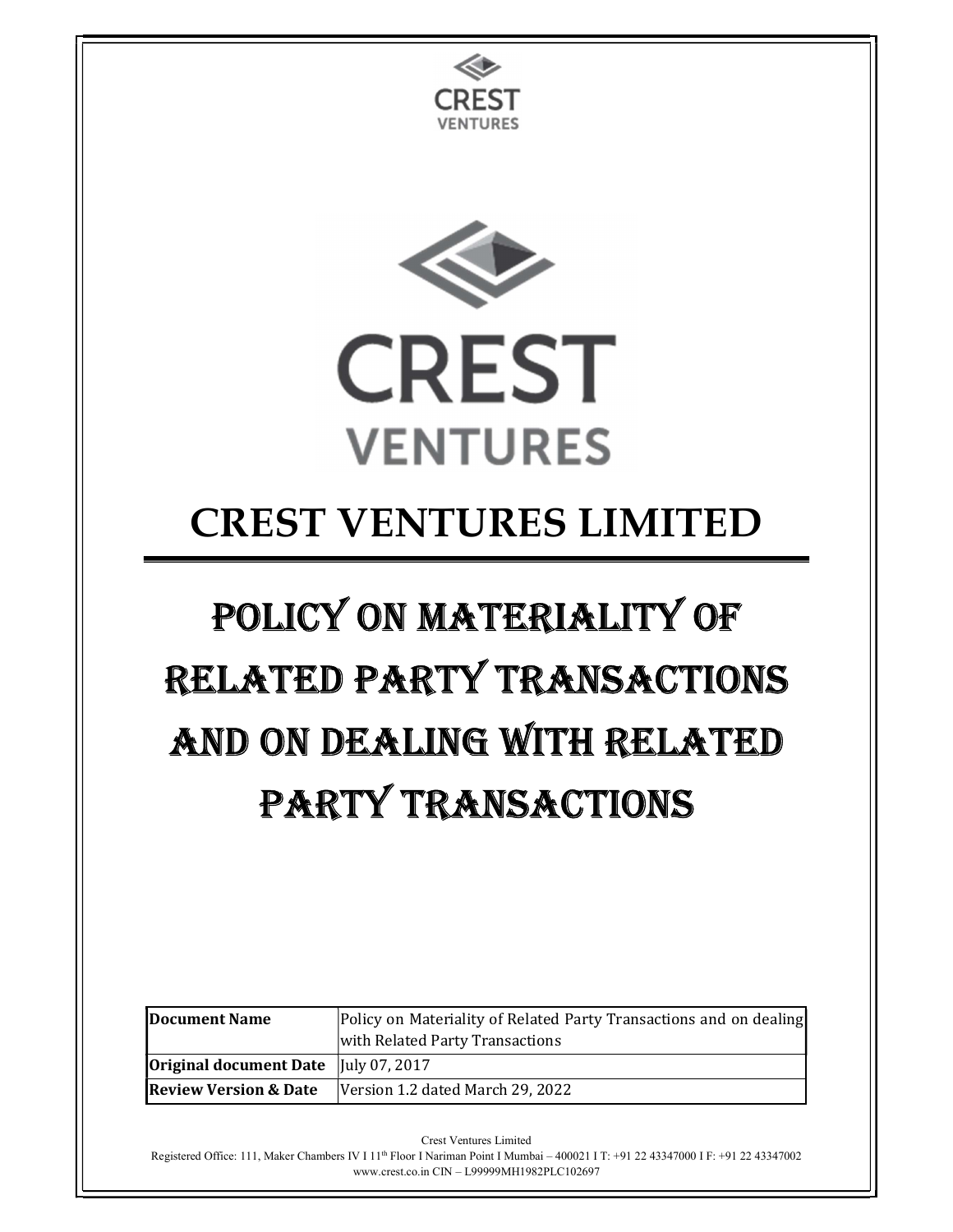

**☆ Contents ☆** 

- 1. Introduction and Background
- 2. Scope & Purpose of the Policy
- 3. Definitions
- 4. Materiality Thresholds
- 5. Manner of dealing with Related Party Transactions
- 6. Review and approval of Related Party Transaction
- 7. Disclosures
- 8. Related Party Transactions not approved under this Policy
- 9. Limitation and Amendment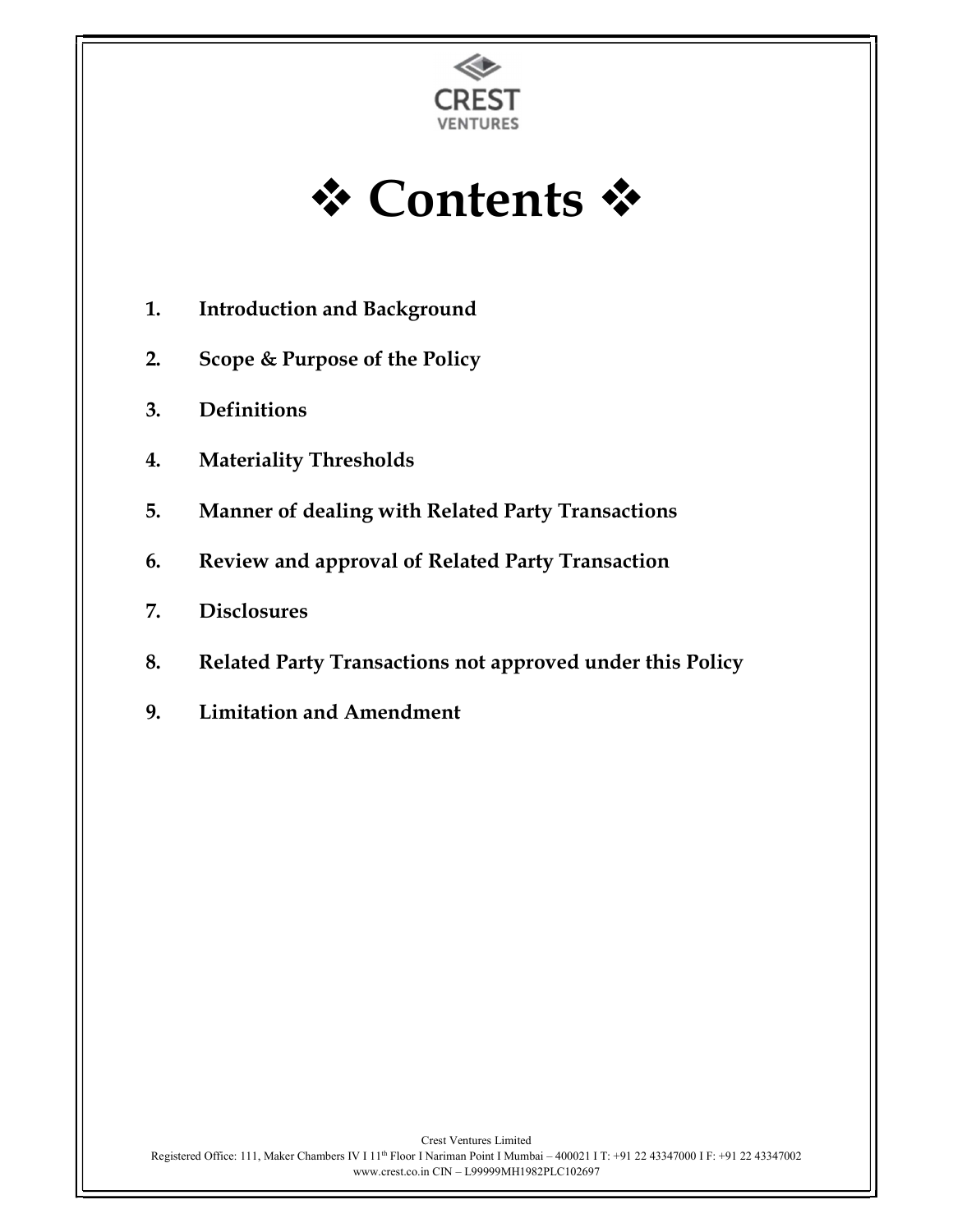

### POLICY ON MATERIALITY OF RELATED PARTY TRANSACTIONS AND ON DEALING WITH RELATED PARTY TRANSACTIONS

#### 1. INTRODUCTION AND BACKGROUND

Crest Ventures Limited (the "Company" or "CVL") recognizes that related party transactions can present potential or actual conflicts of interest and may raise questions about whether such transactions are consistent with the Company's and its stakeholders' best interests.

#### 2. SCOPE & PURPOSE OF THE POLICY

Related party transactions have been one of the major areas of focus for the corporate governance reforms being initiated by Indian Legislature.

Considering the requirements of approval of related party transactions as required under the Companies Act, 2013 (the "Act") read with the rules framed thereunder and Regulation 23 of SEBI (Listing Obligations and Disclosure Requirements), 2015 ("LODR"), (as amended from time to time), CVL has formulated guidelines for identification of related parties and proper reporting, approval and disclosure of all related party transactions.

Also, sub-regulation (1) of Regulation 23 of LODR requires a company to formulate a policy on materiality of related party transactions and on dealing with related party transactions including clear threshold limits duly approved by the Board of Directors of the Company.

In light of the above, CVL has framed this Policy on Related Party Transactions ("Policy"). This Policy has been adopted by the Board of Directors of the Company based on recommendations of the Audit Committee.

Going forward, the Audit Committee would review and amend the Policy, as and when required but atleast once every three years and updated accordingly, subject to the approval of the Board.

#### 3. DEFINITIONS

a) "Act" shall mean the Companies Act, 2013 and includes any amendment thereof.

All capitalized terms used in this Policy but not defined herein shall have the meaning assigned to such term in the Act and the Rules thereunder and the LODR, as amended from time to time.

Crest Ventures Limited Registered Office: 111, Maker Chambers IV I 11th Floor I Nariman Point I Mumbai – 400021 I T: +91 22 43347000 I F: +91 22 43347002 www.crest.co.in CIN – L99999MH1982PLC102697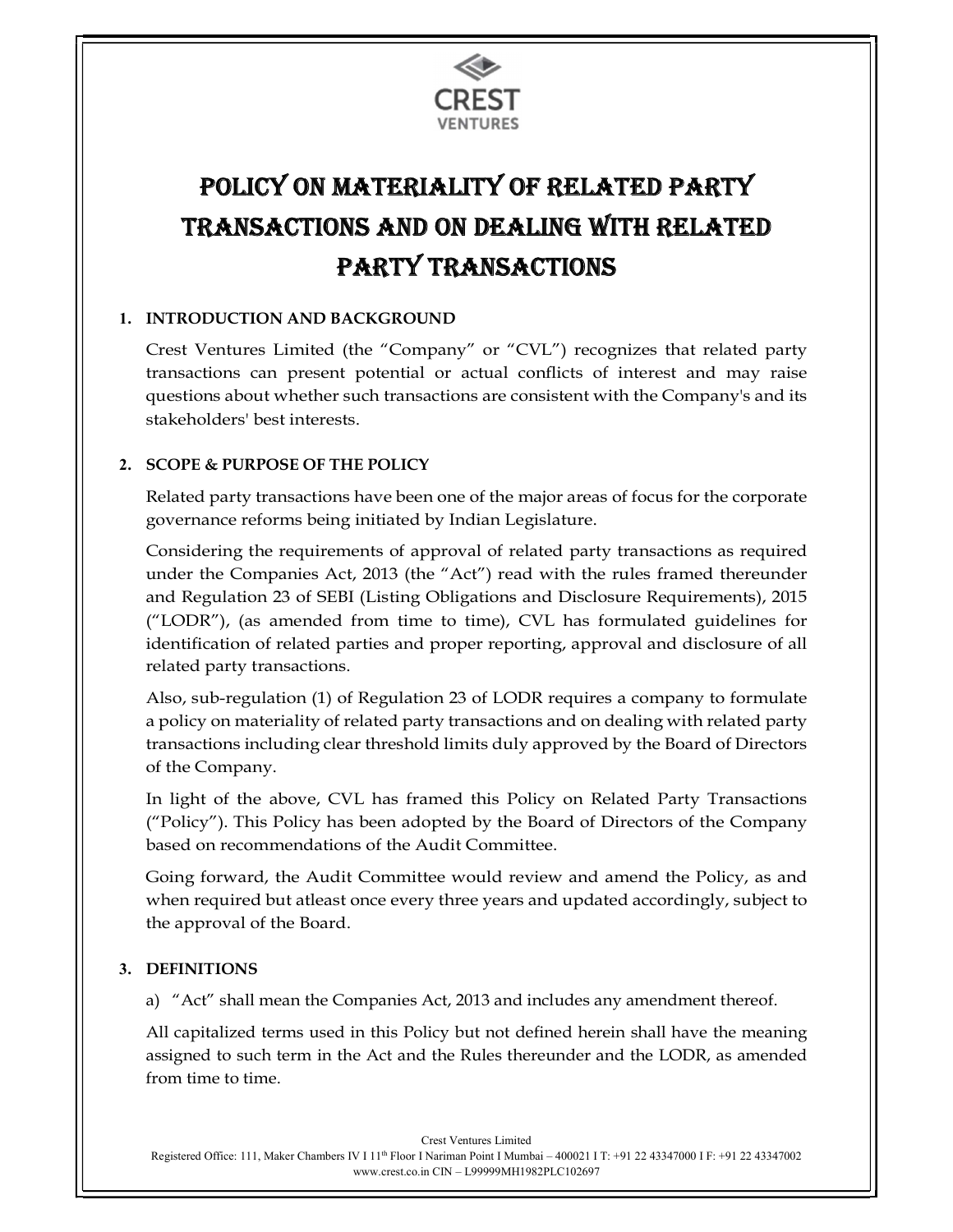

#### b) Materiality Thresholds shall mean

Contracts / arrangements with a Related Party shall be considered as "material related party transaction" if the transactions to be entered into individually or taken together with previous transactions during a financial year, exceeds rupees one thousand crore or ten per cent of the annual consolidated turnover of the Company as per the last audited financial statements of the Company, whichever is lower w.e.f April 01, 2022. A transactions involving payments made to related party with respect to brand usage or royalty shall be considered material if the transaction to be entered into individually or taken together with previous transactions during a financial year exceeds five percent of the annual consolidated turnover of the Company as per the last audited financial statements of the Company.

c) Material Modification shall mean and include any modification to an existing Related Party Transaction having variance of 50% of the existing limit, as sanctioned by the Audit Committee or the Shareholders, as the case may be.

#### 4. MANNER OF DEALING WITH RELATED PARTY TRANSACTIONS

#### a) Identification of related parties

The Company identifies and regularly updates the list of related parties as prescribed under Section 2(76) of the Act read with the Rules framed there under and Regulation 23 of LODR and applicable Accounting Standards.

#### b) Identification of related party transactions

The Company regularly identifies related party transactions in accordance with Section 188 of the Act and Regulation 23 of LODR and applicable Accounting Standards. The Company shall determine whether the transaction is in the ordinary course of business and at arm's length basis and for this purpose, the Company may seek external professional opinion, if necessary.

#### 5. REVIEW AND APPROVAL OF RELATED PARTY TRANSACTION

#### a) Approval of the Audit Committee

- i) All the transactions which are identified as related party transactions and subsequent material modifications (w.e.f April 01, 2022) should be preapproved by the Audit Committee before entering into such transaction. Provided that only those members of the audit committee, who are independent directors, shall approve related party transactions. The Audit Committee shall consider all relevant factors while deliberating the related party transactions for its approval.
- ii) Any member of the Committee who has a potential interest in any related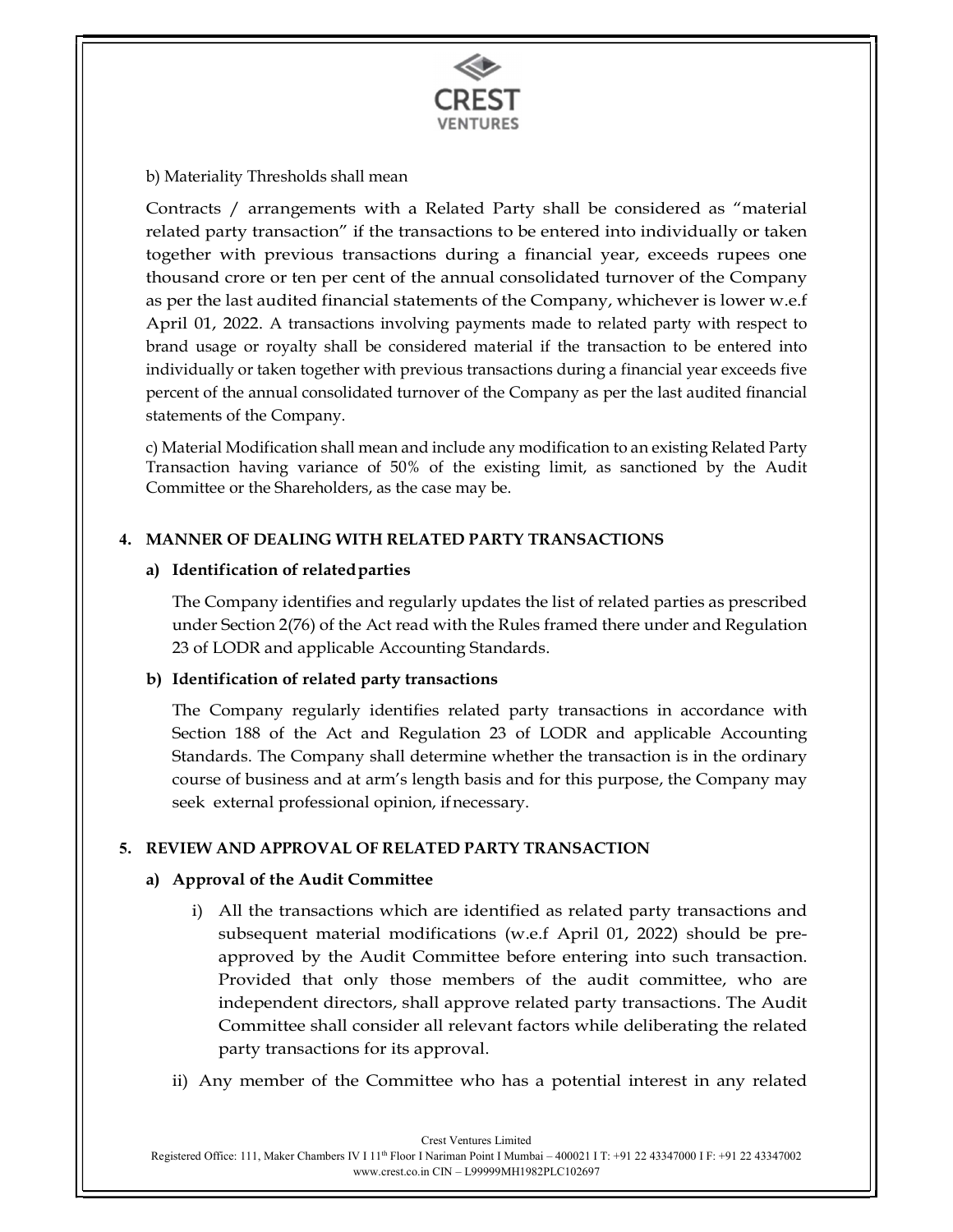

party transaction will rescue himself and abstain from discussion and shall not vote to approve such related party transaction. A related party transaction which is (i) not in the ordinary course of business, or (ii) not at arm's length price, would require approval of the Board of Directors or of shareholders as discussed subsequently.

- iii) A related party transaction to which the subsidiary of the Company is a party but the Company is not a party, shall require prior approval of the audit committee of the Company if the value of such transaction whether entered into individually or taken together with previous transactions during a financial year exceeds ten per cent of the annual consolidated turnover, as per the last audited financial statements of the Company. (w.e.f April 01, 2022)
- iv) A related party transaction to which the subsidiary of the Company is a party but the Company is not a party, shall require prior approval of the audit committee of the Company if the value of such transaction whether entered into individually or taken together with previous transactions during a financial year, exceeds ten per cent of the annual standalone turnover, as per the last audited financial statements of the subsidiary (w.e.f. April 01, 2023)
- v) Prior approval of the audit committee of the Company shall not be required for a related party transaction to which the listed subsidiary, if any, is a party but the Company is not a party, if regulation 23 and sub-regulation (2) of regulation 15 of LODR are applicable to such listed subsidiary. (w.e.f April 01, 2022)
- vi) The Audit Committee may grant omnibus approval for related party transactions which are repetitive in nature and subject to such criteria/conditions as mentioned Regulation 23 of LODR and Rule 6A of Companies (Meetings of the Board and its Powers) Rules, 2014 and such other conditions as it may consider necessary in line with this Policy and in the interest of the Company. Such omnibus approval shall be valid for a period not exceeding one year and shall require fresh approval after the expiry of one year.
- vii)The Audit Committee shall, after obtaining approval of the Board of Directors, lay down the criteria for granting the omnibus approvals in line with the policy, which shall include the following:
	- $\triangleright$  the name(s) of the related party, nature of transaction, period of transaction, maximum amount of transactions that shall be entered into;
	- $\triangleright$  the indicative base price / current contracted price and the formula for variation in the price if any;

Crest Ventures Limited

Registered Office: 111, Maker Chambers IV I 11th Floor I Nariman Point I Mumbai – 400021 I T: +91 22 43347000 I F: +91 22 43347002 www.crest.co.in CIN – L99999MH1982PLC102697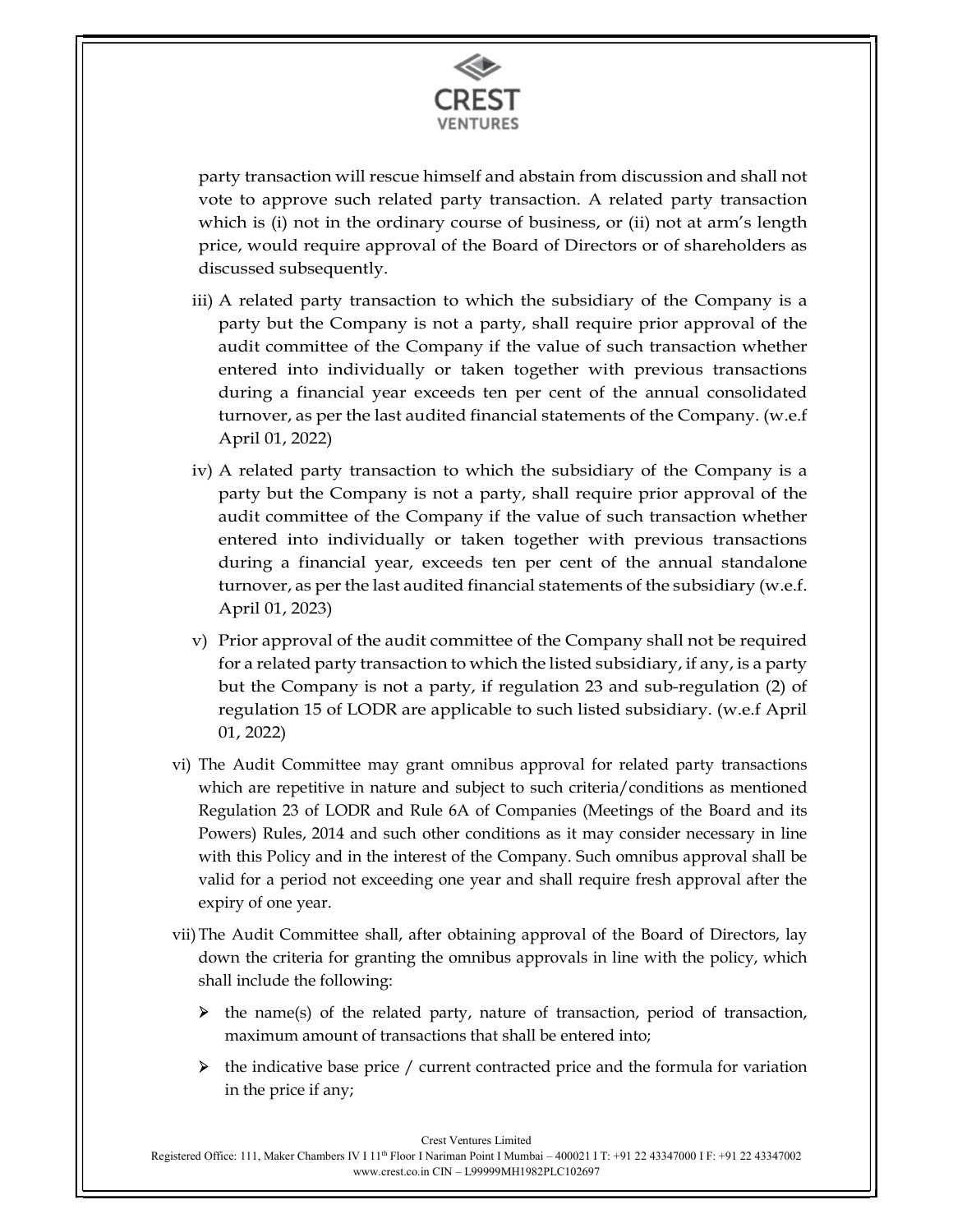

- Maximum value of transactions in aggregate which can be allowed under the omnibus route in a year;
- > The maximum value per transaction which can be allowed;
- Extent and number of disclosures to be made to the Audit Committee at the time of seeking omnibus approval;
- Review, at such intervals at the Audit Committee may deem fit, related party transaction entered into by the Company pursuant to each of the omnibus approvals made;
- Transactions which cannot be subjected to omnibus approvals by the Audit Committee.
- viii) However, in case of related party transaction which cannot be foreseen and where the above details are not available, the Audit Committee may grant omnibus approval, provided the value does not exceed Rs.1 Crore per transaction.
- ix) The Audit Committee shall review, at least on a quarterly basis, the details of related party transactions entered into by the Company pursuant to each of the omnibus approval given. In connection with any review of a related party transaction, the Committee has authority to modify or waive any procedural requirements of this policy.
- x) Omnibus approval shall not be made for transactions in respect of selling or disposing of the undertaking of the Company.
- xi) A related party transaction entered into by the Company, which is not under the omnibus approval or otherwise pre-approved by the Committee, will be placed before the Committee for ratification.

#### b) Approval of the Board of Directors

- i) As per the provisions of Section 188 of the Act, any related party transactions are referred by the Company to the Board for its approval due to the transaction being (i) not in the ordinary course of business, or (ii) not at an arm's length price, the Board will consider such factors as, nature of the transaction, material terms, the manner of determining the pricing and the business rationale for entering into such transaction. On such consideration, the Board may approve the transaction or may require such modifications to transaction terms as it deems appropriate under the circumstances. Any member of the Board who has any interest in any related party transaction will rescue himself and abstain from discussion and voting on the approval of the related party transaction.
- ii) In addition to the above, the following types of transactions with related parties should also be placed before the Board for its approval:
	- $\triangleright$  Transactions which may be in the ordinary course of business and also at

Crest Ventures Limited Registered Office: 111, Maker Chambers IV I 11th Floor I Nariman Point I Mumbai – 400021 I T: +91 22 43347000 I F: +91 22 43347002 www.crest.co.in CIN – L99999MH1982PLC102697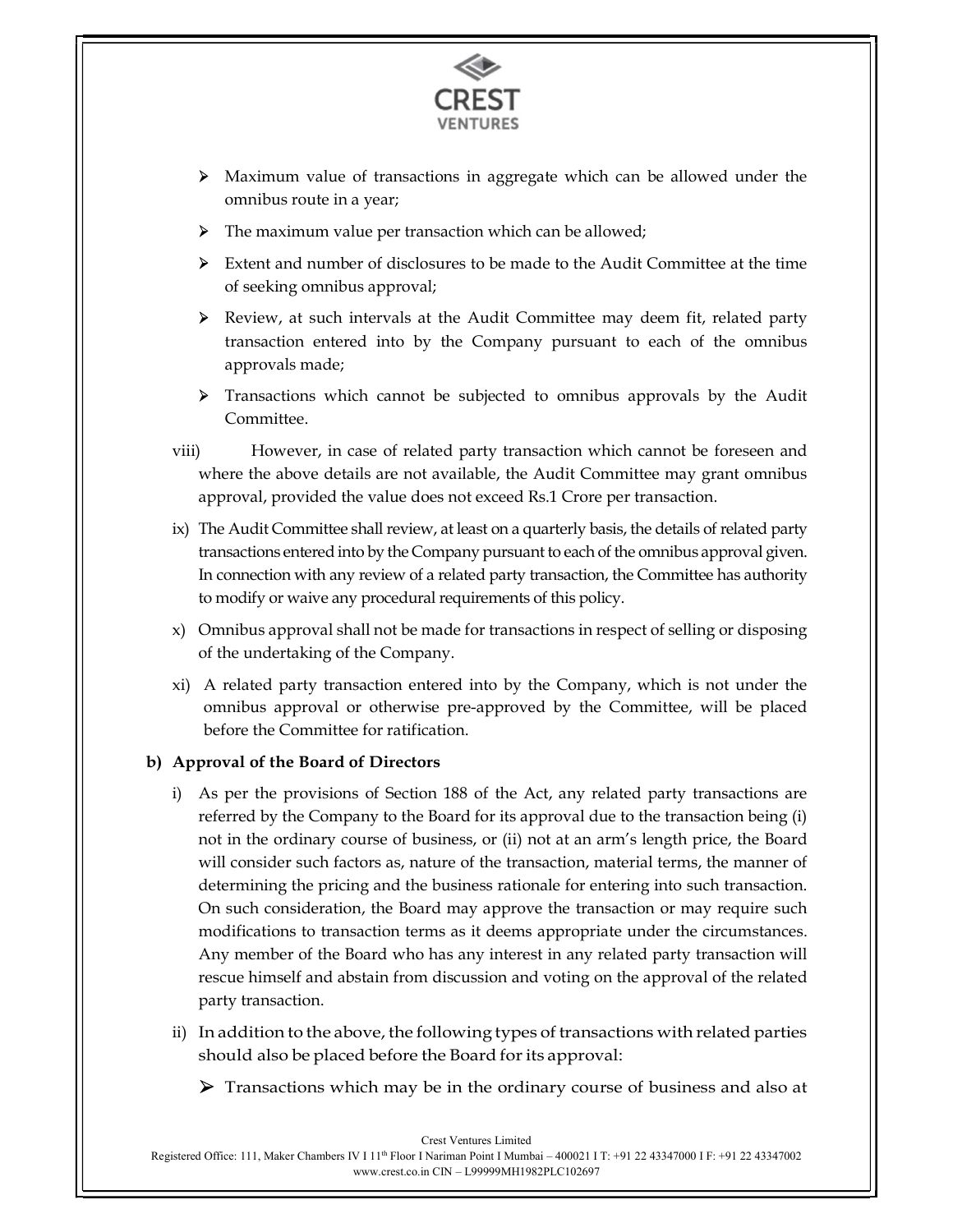

an arm's length basis, but which are as per the policy determined by the Board from time to time (i.e. value threshold and /or other parameters) require Board's approval in addition to Audit Committee approval;

- $\triangleright$  Transactions in respect of which Audit Committee is unable to determine whether or not they are in the ordinary course of business and  $\gamma$  or at arm's length basis and decides to refer the same to the Board for approval;
- Transactions in respect of which Audit Committee is unable to determine whether or not they are in the ordinary course of business and  $\gamma$  or at arm's length basis but in the Audit Committee's view requires Board's approval;
- $\triangleright$  Transactions meeting materiality thresholds laid down in Clause 4 of the Policy which are intended to be placed before the Shareholders for approval.
- iii) The overall threshold limits for proposed related party transactions to be entered in to during the financial year shall be duly approved by the Board.

#### c) Approval of the shareholders of the Company

- i) The following types of transactions require approval of the shareholders:
	- a) If transactions with related parties exceed the materiality threshold as specified in Clause 4 of the policy;
	- b) If transactions with related parties not in the ordinary course of business and/or not on arm's length basis and/or exceeds the threshold limits laid down in the Companies (Meetings of Board and its Powers) Rules, 2014:

For this purpose, all the entities falling under the definition of Related Parties shall not vote to approve the relevant transaction irrespective of whether the entity is a party to the particular transaction or not.

- ii) The provisions of sub-regulations (2), (3) and (4) of Regulation 23 of LODR shall not be applicable to:
	- a) transactions between the Company and its wholly owned subsidiary/ies whose accounts are consolidated with the Company and placed before the shareholders at the general meeting for approval.
	- b) Further, transactions entered into between two wholly-owned subsidiaries of the Company whose accounts are consolidated with the Company and placed before the shareholders at a general meeting for approval w.e.f. April 01, 2022.

Crest Ventures Limited Registered Office: 111, Maker Chambers IV I 11th Floor I Nariman Point I Mumbai – 400021 I T: +91 22 43347000 I F: +91 22 43347002 www.crest.co.in CIN – L99999MH1982PLC102697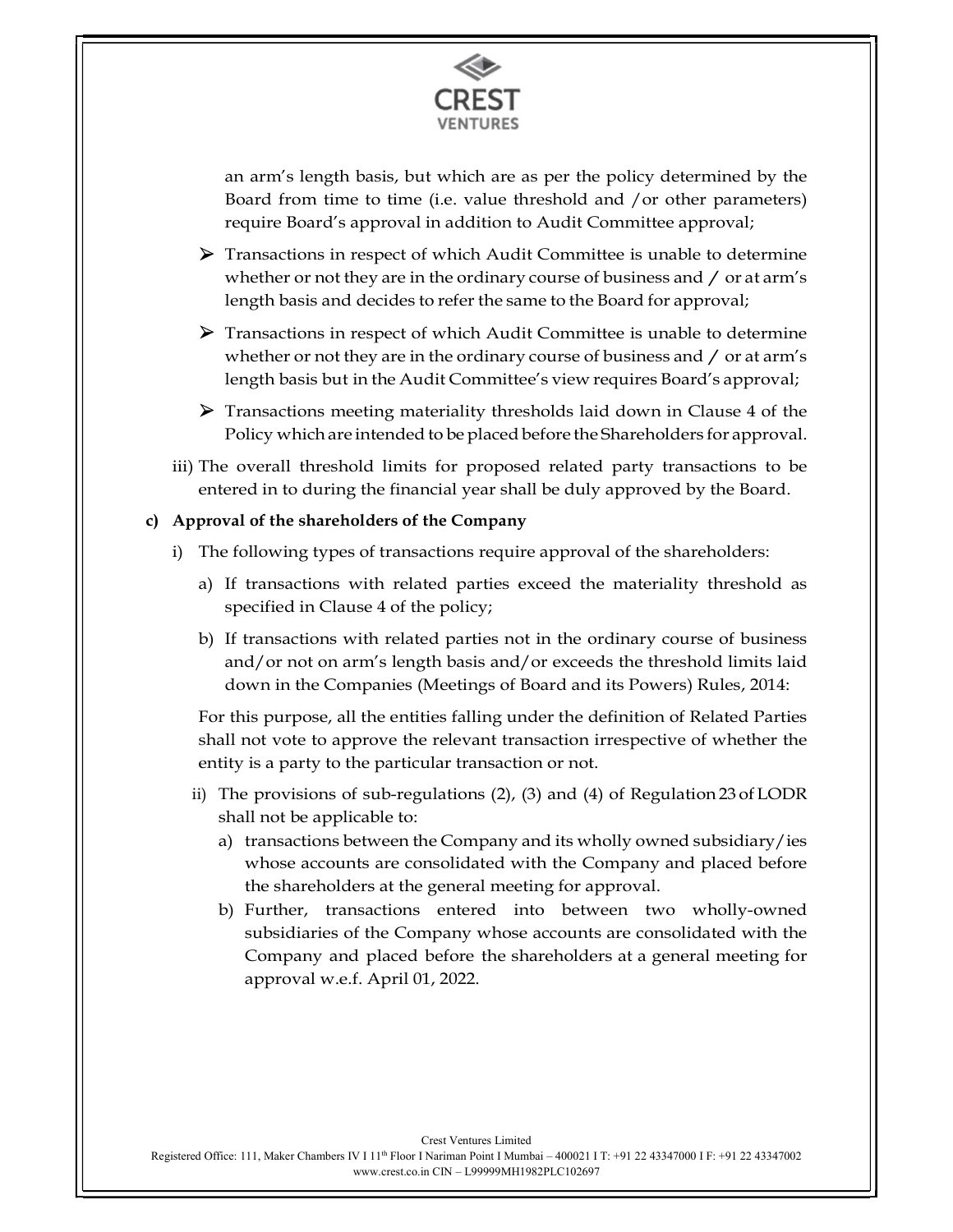

#### 6. DISCLOSURES

 The Company shall disclose, in Board's report, transactions prescribed in Section 188(1) of the Act with related parties which are not in the ordinary course of business or not on arm's length basis alongwith justification for entering into such transactions. Also, the Company shall, in Board's Report, disclose material transactions which were entered into on arm's length basis.

 $\triangleright$  In addition to the above, the Company shall also provide details of all related party transactions meeting the materiality threshold (as defined above) on quarterly basis to Stock Exchanges on which the securities of the Company are listed.

This Policy shall also be uploaded on the website of the Company and a web link thereto shall be provided in the Annual Report.

 The listed entity shall submit within 15 days (w.e.f. April 01, 2022) from the date of publication of its standalone and consolidated financial results for the every 6 months and with effect from April 1, 2023 on the date of publication of its standalone and consolidated financial results., disclosures of related party transactions on a consolidated basis, in the format specified in the relevant accounting standards for annual results to the stock exchanges and publish the same on its website.

 The Company shall enter the details of related party transactions in the Register of Contracts maintained under Section 189 of the Act.

#### 7. RELATED PARTY TRANSACTIONS NOT APPROVED UNDER THIS POLICY

In the event, the Company becomes aware of a related party transaction with a related party that has not been approved in accordance with this Policy, prior to its consummation, the matter shall be reviewed by the Audit Committee. The Audit Committee shall consider all the relevant facts and circumstances regarding the related party transaction and shall evaluate all the options available to the Company including ratification, revision or termination of the related party transaction. The Audit Committee shall also examine the facts and circumstances pertaining to failure of reporting of such transaction to the Audit Committee under the Policy and failure of internal control system and shall take any such action as it deems appropriate.

In case, if the Audit Committee determines not to ratify a related party transaction that has been consummated without approval, the Audit Committee may direct additional actions including but not limited to discontinuation of the transaction or seeking approval of the shareholders, payment of compensation by the related party for the loss suffered by the Company etc. In connection with any review /approval of a related party transaction, the Audit Committee has the authority to modify or waive

Crest Ventures Limited

Registered Office: 111, Maker Chambers IV I 11th Floor I Nariman Point I Mumbai – 400021 I T: +91 22 43347000 I F: +91 22 43347002 www.crest.co.in CIN – L99999MH1982PLC102697